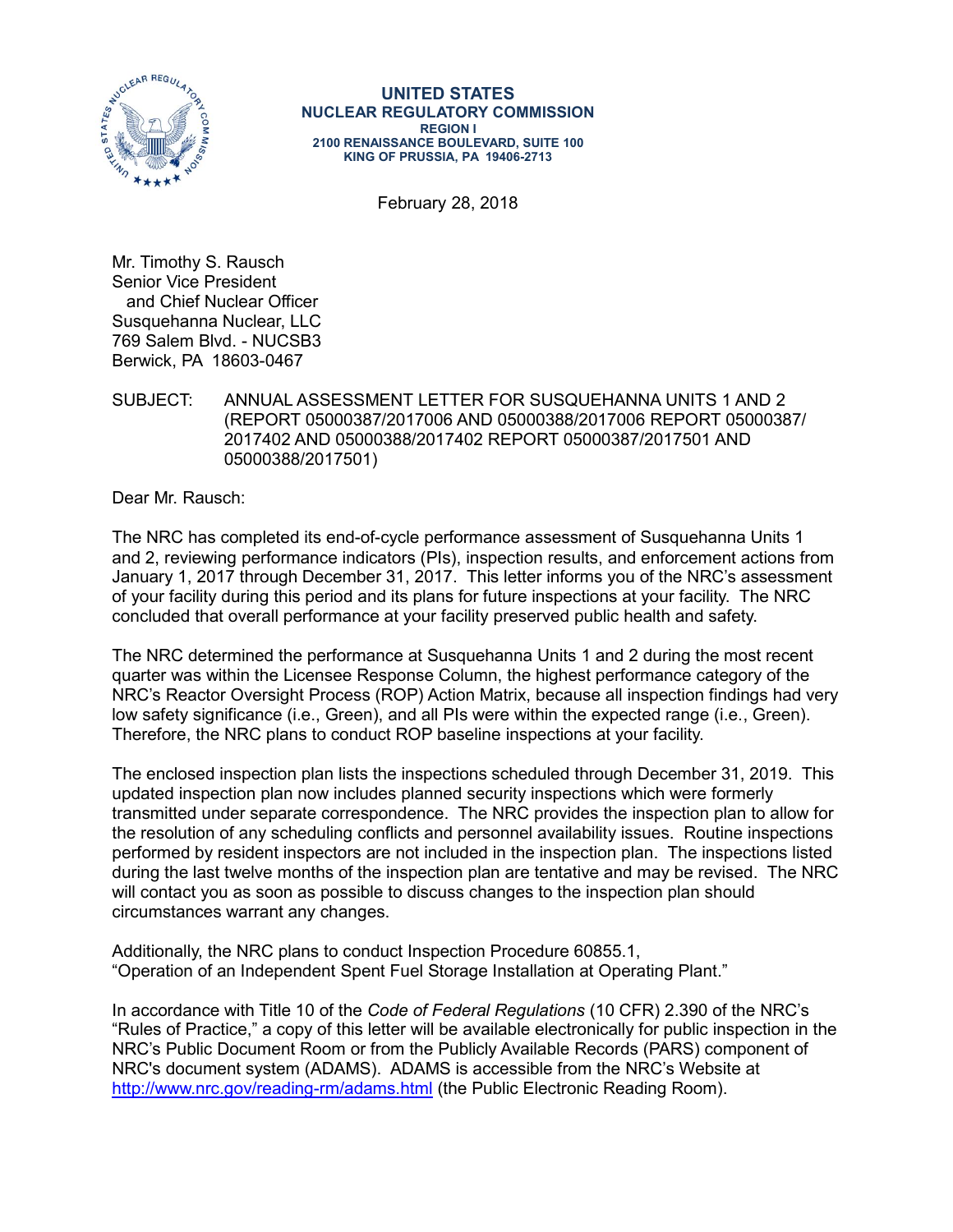T. Rausch 2

Please contact me at 610-337-5120 with any questions you may have regarding this letter.

Sincerely,

/RA/

James A. Krafty, Acting Chief Reactor Projects Branch 4 Division of Reactor Projects

Docket Nos. 50-387 and 50-388 License Nos. NPF-14 and NPF-22

Enclosure: Inspection/Activity Plan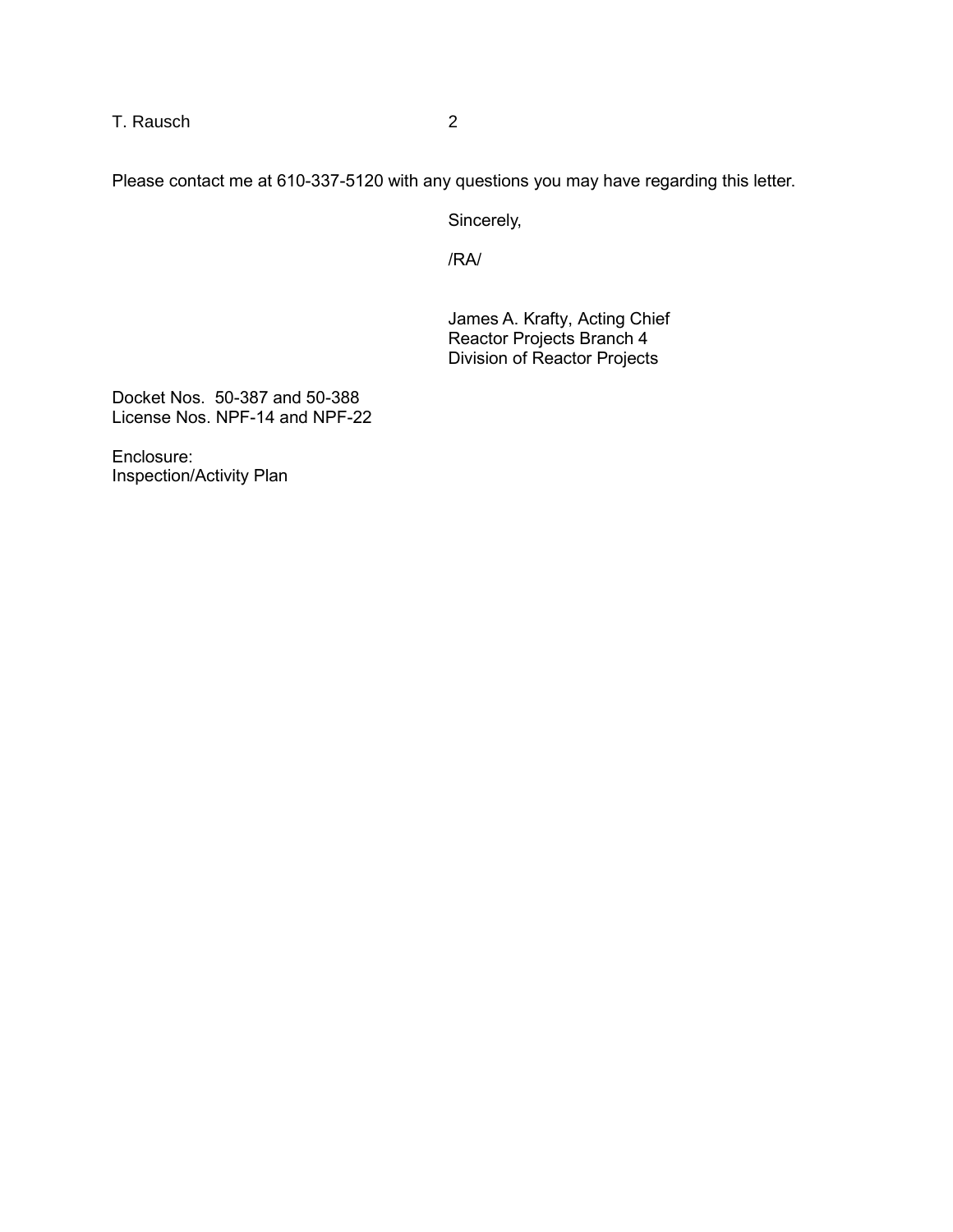SUBJECT: ANNUAL ASSESSMENT LETTER FOR SUSQUEHANNA UNITS 1 AND 2 (REPORT 05000387/2017006 AND 05000388/2017006 REPORT 05000387/2017402 AND 05000388/2017402 REPORT 05000387/2017501 AND 05000388/2017501) DATED FEB 28, 2018

DISTRIBUTION w/encl: (via e-mail) (R1ORAMAIL) (R1ORAMAIL) (R1DRPMAIL) (R1DRPMAIL) (R1DRSMAIL) DCollins, RA DLew, DRA MGray, DRP DPelton, DRP JYerokun, DRS BWelling, DRS (R1DRSMAIL) JKrafty, Acting BC SBarber, DRP ATurilin, DRP LMicewski, SRI TDaun, DRP, RI AGould, DRP, AA JBowen, RI, OEDO RidsNrrPMSusquehanna Resource RidsNrrDorlLpl1 Resource ROPreports Resource RMcKinley, DRS Spindale, DRS GDentel, DRS DJackson, DRS DTifft, RI, SLO JGreives, RI, SLO DScrenci, RI, PAO NSheehan, RI, PAO [RidsNrrDirslpab Resource](mailto:RidsNrrDirslpab@nrc.gov)  ROPassessment Resource

DOCUMENT NAME: S:\ROP Assessment Meetings\ROP-18 EOC Review\Branch 4\SUS\SUS 2017 ROP 18 Annual Assessment Letter.docx ADAMS PKG NO. ML18046A489 <br>Letter.docx ADAMS PKG NO. ML18046A489 ADAMS Accession No. ML18047A008 Letter.docx ADAMS PKG NO. ML18046A489

| ☑<br><b>SUNSI Review</b> |         | ☑<br>Non-Sensitive<br>Sensitive |  | ⊻<br>□               | <b>Publicly Available</b><br>Non-Publicly Available |  |  |
|--------------------------|---------|---------------------------------|--|----------------------|-----------------------------------------------------|--|--|
| <b>OFFICE</b>            | RI/DRP  | RI/DRP                          |  |                      |                                                     |  |  |
| <b>NAME</b>              | SBarber | <b>JKrafty</b>                  |  |                      |                                                     |  |  |
| <b>DATE</b>              | 2/28/18 | 2/28/18                         |  |                      |                                                     |  |  |
|                          |         |                                 |  | AFFICIAL BEGARD GABY |                                                     |  |  |

OFFICIAL RECORD COPY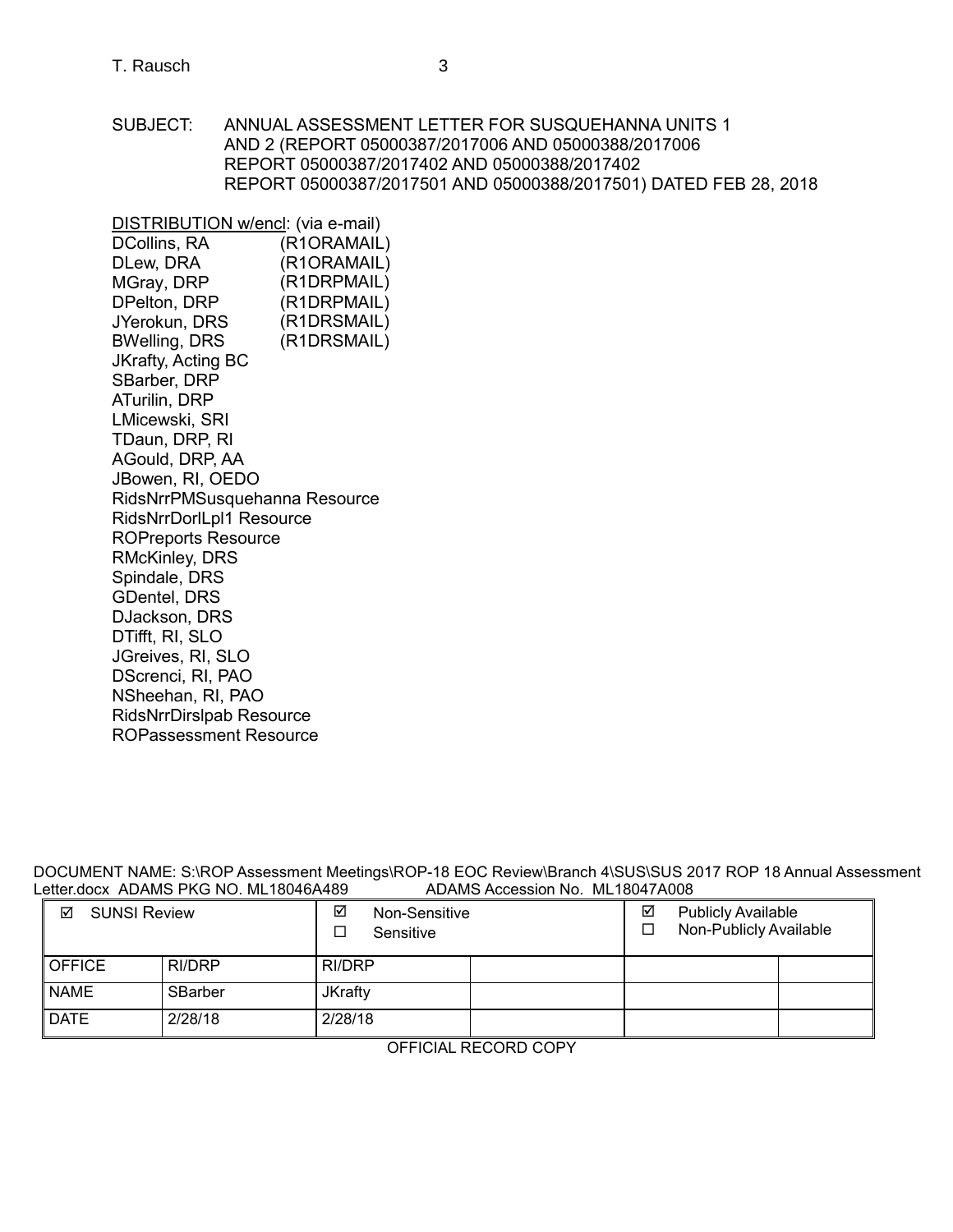01/01/2018 - 12/31/2019

| <b>Unit</b>                | <b>Start</b>                                       | <b>End</b> | <b>Activity</b> | <b>CAC</b> | <b>Title</b>                                           | <b>Staff Count</b> |
|----------------------------|----------------------------------------------------|------------|-----------------|------------|--------------------------------------------------------|--------------------|
| <b>EQ PROGRAM</b>          |                                                    |            |                 |            |                                                        | 3                  |
| 1, 2                       | 01/22/2018                                         | 01/26/2018 | IP 71111.21N    | 000714     | Design Bases Assurance Inspection (Programs)           |                    |
| 1, 2                       | 02/05/2018                                         | 02/09/2018 | IP 71111.21N    | 000714     | Design Bases Assurance Inspection (Programs)           |                    |
|                            | <b>ACCESS AUTH &amp; CONTROL, SGI CONTROL, FFD</b> |            |                 |            |                                                        | 3                  |
| 1, 2                       | 01/29/2018                                         | 02/02/2018 | IP 71130.01     | 000733     | <b>Access Authorization</b>                            |                    |
| 1, 2                       | 01/29/2018                                         | 02/02/2018 | IP 71130.02     | 000734     | <b>Access Control</b>                                  |                    |
| 1, 2                       | 01/29/2018                                         | 02/02/2018 | IP 71130.06     | 000738     | Protection of Safeguards Information                   |                    |
| 1, 2                       | 01/29/2018                                         | 02/02/2018 | IP 71130.08     | 000740     | Fitness For Duty Program                               |                    |
| 1, 2                       | 01/29/2018                                         | 02/02/2018 | IP 71151        | 001338     | Performance Indicator Verification                     |                    |
|                            | SUSQUEHANNA INITIAL OL EXAM                        |            |                 |            |                                                        | 3                  |
| 1, 2                       | 02/04/2018                                         | 02/09/2018 | OV              | 000956     | VALIDATION OF INITIAL LICENSE EXAMINATION (OV)         |                    |
| . 2                        | 03/05/2018                                         | 03/16/2018 | <b>EXAD</b>     | 000500     | LICENSE EXAM ADMINISTRATION (EXAD)                     |                    |
| <b>TRIENNIAL HEAT SINK</b> |                                                    |            |                 |            |                                                        | 1                  |
| 1, 2                       | 02/26/2018                                         | 03/02/2018 | IP 71111.07T    | 000700     | Heat Sink Performance - Triennial                      |                    |
|                            | UNIT 1 INSERVICE INSPECTION                        |            |                 |            |                                                        | -1                 |
|                            | 04/09/2018                                         | 04/13/2018 | IP 71111.08G    | 000701     | Inservice Inspection Activities - BWR                  |                    |
| <b>HP INSPECTION</b>       |                                                    |            |                 |            |                                                        | $\mathbf{1}$       |
|                            | 04/09/2018                                         | 04/13/2018 | IP 71124.01     | 000725     | Radiological Hazard Assessment and Exposure Controls   |                    |
|                            | 04/09/2018                                         | 04/13/2018 | IP 71124.02     | 000726     | Occupational ALARA Planning and Controls               |                    |
| 1, 2                       | 04/09/2018                                         | 04/13/2018 | IP 71124.03     | 000727     | In-Plant Airborne Radioactivity Control and Mitigation |                    |
| <b>HP INSPECTION</b>       |                                                    |            |                 |            |                                                        |                    |
| 1, 2                       | 06/04/2018                                         | 06/08/2018 | IP 71124.02     | 000726     | Occupational ALARA Planning and Controls               |                    |
| 1, 2                       | 06/04/2018                                         | 06/08/2018 | IP 71124.04     | 000729     | <b>Occupational Dose Assessment</b>                    |                    |
| 1, 2                       | 06/04/2018                                         | 06/08/2018 | IP 71124.05     | 000729     | Radiation Monitoring Instrumentation                   |                    |
| <b>PI&amp;R BIENNIAL</b>   |                                                    |            |                 |            |                                                        | 4                  |
| 1, 2                       | 06/11/2018                                         | 06/15/2018 | IP 71152B       | 000747     | Problem Identification and Resolution                  |                    |
| 1, 2                       | 06/25/2018                                         | 06/29/2018 | IP 71152B       | 000747     | Problem Identification and Resolution                  |                    |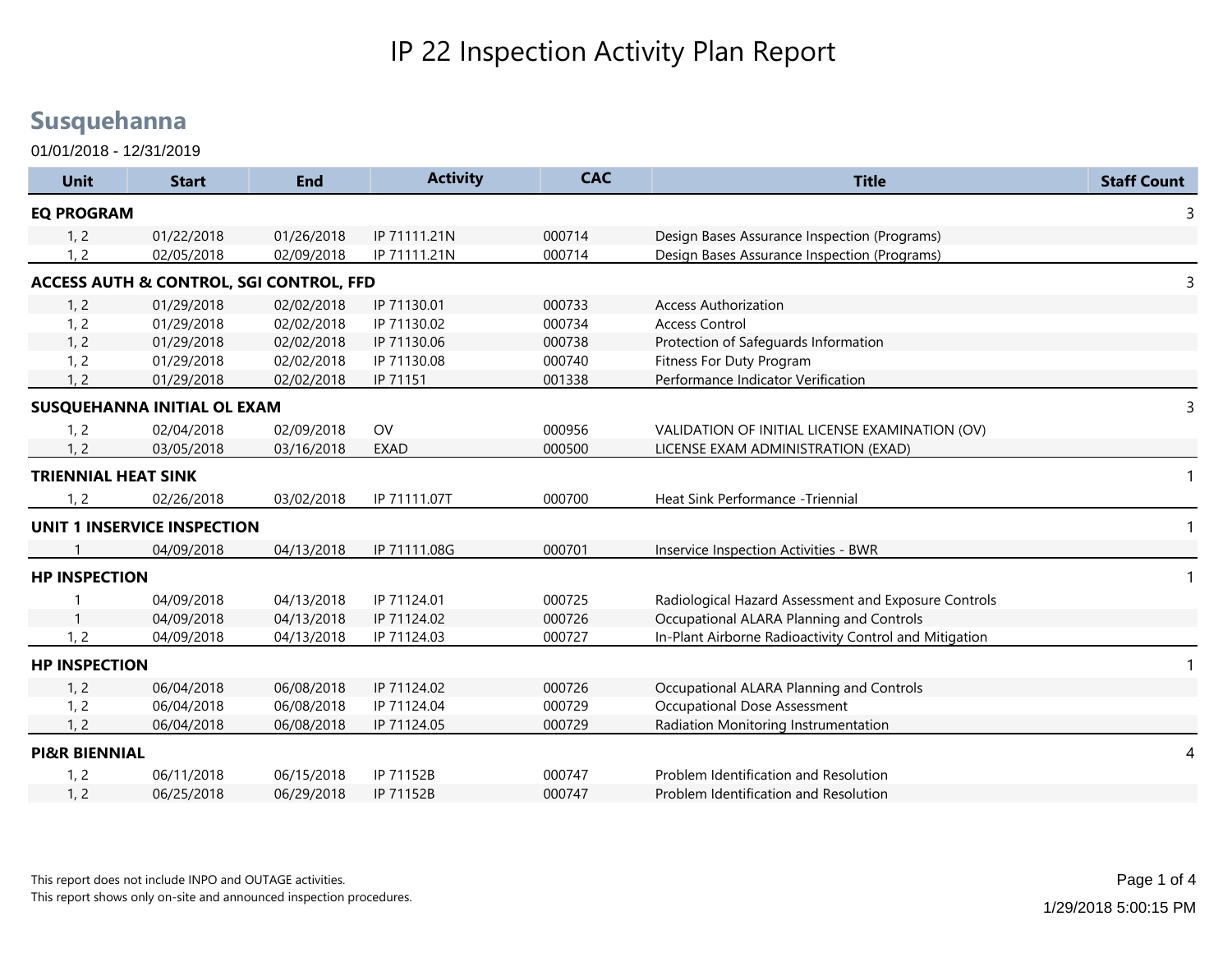01/01/2018 - 12/31/2019

| <b>Unit</b>           | <b>Start</b>                                      | <b>End</b> | <b>Activity</b> | <b>CAC</b> | <b>Title</b>                                                                                         | <b>Staff Count</b> |
|-----------------------|---------------------------------------------------|------------|-----------------|------------|------------------------------------------------------------------------------------------------------|--------------------|
|                       | <b>FORCE-ON-FORCE PLANNING &amp;EXERCISE WEEK</b> |            |                 |            |                                                                                                      | 7                  |
| 1, 2                  | 07/16/2018                                        | 07/20/2018 | IP 71130.03     | 000735     | Contingency Response - Force-On-Force Testing                                                        |                    |
| 1, 2                  | 08/06/2018                                        | 08/10/2018 | IP 71130.03     | 000735     | Contingency Response - Force-On-Force Testing                                                        |                    |
| <b>RETS</b>           |                                                   |            |                 |            |                                                                                                      | $\mathbf 1$        |
| 1, 2                  | 08/06/2018                                        | 08/10/2018 | IP 71124.06     | 000730     | Radioactive Gaseous and Liquid Effluent Treatment                                                    |                    |
| 50.59 PROCESS         |                                                   |            |                 |            |                                                                                                      | 3                  |
| 1, 2                  | 08/20/2018                                        | 08/24/2018 | IP 71111.17T    | 000709     | Evaluations of Changes, Tests, and Experiments                                                       |                    |
| <b>RADWASTE</b>       |                                                   |            |                 |            |                                                                                                      | $\mathbf{1}$       |
| 1, 2                  | 09/17/2018                                        | 09/21/2018 | IP 71124.08     | 000732     | Radioactive Solid Waste Processing and Radioactive Material Handling, Storage, and<br>Transportation |                    |
| MC&A                  |                                                   |            |                 |            |                                                                                                      | 1                  |
| 1, 2                  | 09/24/2018                                        | 09/28/2018 | IP 71130.11     | 000742     | Material Control and Accounting (MC&A)                                                               |                    |
|                       | <b>EP EXERCISE INSPECTION</b>                     |            |                 |            |                                                                                                      | 4                  |
| 1, 2                  | 10/15/2018                                        | 10/19/2018 | IP 71114.01     | 000716     | <b>Exercise Evaluation</b>                                                                           |                    |
| 1, 2                  | 10/15/2018                                        | 10/19/2018 | IP 71151        | 001397     | Performance Indicator Verification                                                                   |                    |
| <b>CYBER FULL IMP</b> |                                                   |            |                 |            |                                                                                                      | 4                  |
| 1, 2                  | 10/15/2018                                        | 10/19/2018 | IP 71130.10P    | 000741     | <b>Cyber Security</b>                                                                                |                    |
| 1, 2                  | 10/29/2018                                        | 11/02/2018 | IP 71130.10P    | 000741     | <b>Cyber Security</b>                                                                                |                    |
|                       | <b>BASELINE HP &amp; PI VERIFICATION</b>          |            |                 |            |                                                                                                      | 1                  |
| 1, 2                  | 12/10/2018                                        | 12/14/2018 | IP 71124.01     | 000725     | Radiological Hazard Assessment and Exposure Controls                                                 |                    |
| 1, 2                  | 12/10/2018                                        | 12/14/2018 | IP 71124.02     | 000726     | Occupational ALARA Planning and Controls                                                             |                    |
| 1, 2                  | 12/10/2018                                        | 12/14/2018 | IP 71124.03     | 000727     | In-Plant Airborne Radioactivity Control and Mitigation                                               |                    |
| 1, 2                  | 12/10/2018                                        | 12/14/2018 | IP 71124.04     | 000729     | Occupational Dose Assessment                                                                         |                    |
| 1, 2                  | 12/10/2018                                        | 12/14/2018 | IP 71151        | 000746     | Performance Indicator Verification                                                                   |                    |
|                       | <b>ACCESS CONTROL, EQUIP PERF, TRAINING</b>       |            |                 |            |                                                                                                      | 3                  |
| 1, 2                  | 02/11/2019                                        | 02/15/2019 | IP 71130.02     | 000734     | <b>Access Control</b>                                                                                |                    |
| 1, 2                  | 02/11/2019                                        | 02/15/2019 | IP 71130.04     | 000736     | Equipment Performance, Testing, and Maintenance                                                      |                    |
| 1, 2                  | 02/11/2019                                        | 02/15/2019 | IP 71130.07     | 000739     | <b>Security Training</b>                                                                             |                    |
| 1, 2                  | 02/11/2019                                        | 02/15/2019 | IP 71151        | 001338     | Performance Indicator Verification                                                                   |                    |

This report shows only on-site and announced inspection procedures.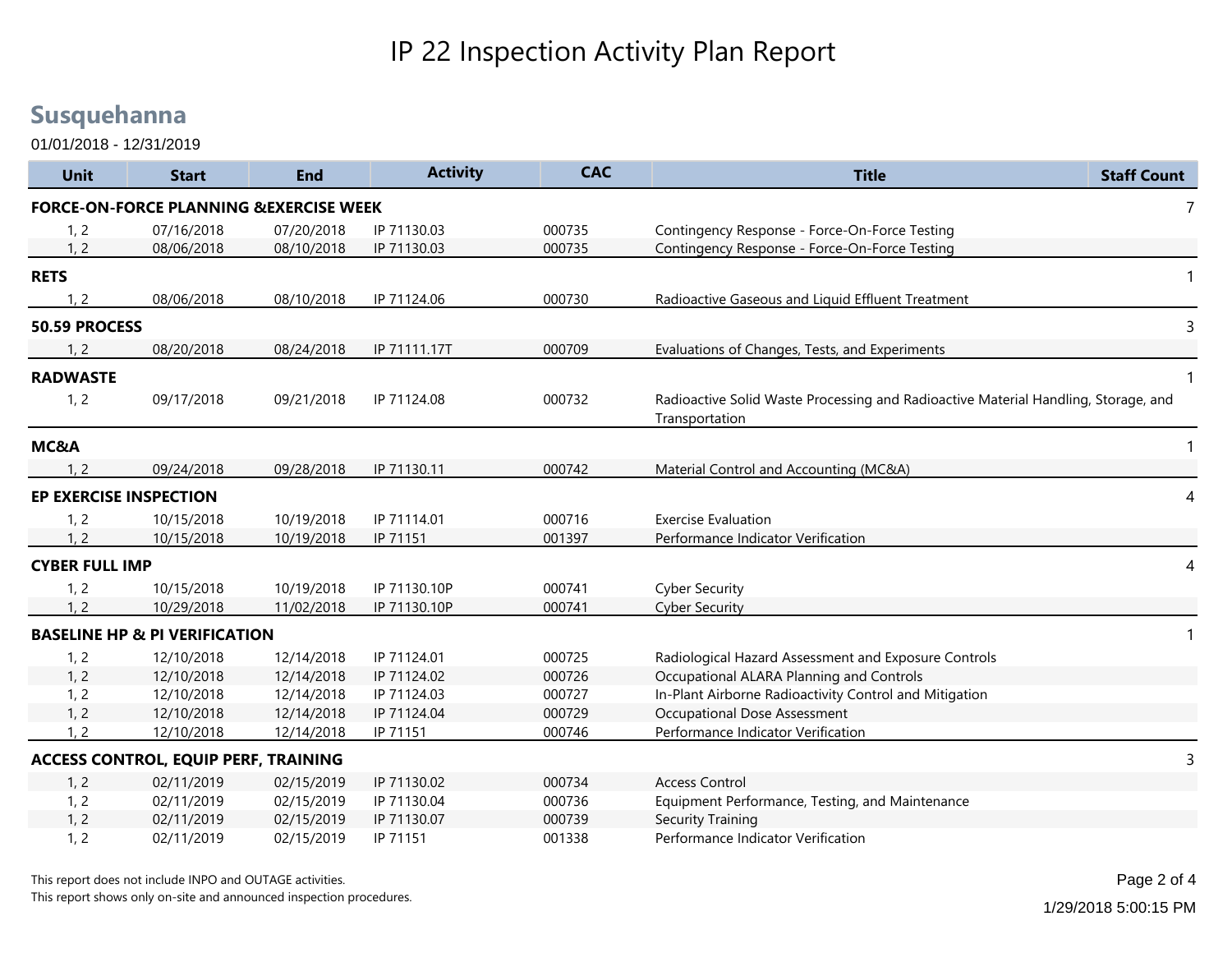01/01/2018 - 12/31/2019

| <b>Unit</b>    | <b>Start</b>                               | <b>End</b> | <b>Activity</b> | <b>CAC</b> | <b>Title</b>                                                                    | <b>Staff Count</b> |
|----------------|--------------------------------------------|------------|-----------------|------------|---------------------------------------------------------------------------------|--------------------|
| <b>HP</b>      |                                            |            |                 |            |                                                                                 |                    |
| 1, 2           | 02/25/2019                                 | 03/01/2019 | IP 71124.01     | 000725     | Radiological Hazard Assessment and Exposure Controls                            |                    |
| 1, 2           | 02/25/2019                                 | 03/01/2019 | IP 71124.02     | 000726     | Occupational ALARA Planning and Controls                                        |                    |
|                | <b>INSERVICE INSPECTION - UNIT 2</b>       |            |                 |            |                                                                                 |                    |
| 2              | 04/22/2019                                 | 04/26/2019 | IP 71111.08G    | 000701     | Inservice Inspection Activities - BWR                                           |                    |
| HP             |                                            |            |                 |            |                                                                                 |                    |
| $\overline{c}$ | 04/29/2019                                 | 05/03/2019 | IP 71124.01     | 000725     | Radiological Hazard Assessment and Exposure Controls                            |                    |
| $\overline{2}$ | 04/29/2019                                 | 05/03/2019 | IP 71124.02     | 000726     | Occupational ALARA Planning and Controls                                        |                    |
| 1, 2           | 04/29/2019                                 | 05/03/2019 | IP 71124.03     | 000727     | In-Plant Airborne Radioactivity Control and Mitigation                          |                    |
| <b>REMP</b>    |                                            |            |                 |            |                                                                                 |                    |
| 1.2            | 05/20/2019                                 | 05/24/2019 | IP 71124.07     | 000731     | Radiological Environmental Monitoring Program                                   |                    |
|                | SUSQUEHANNA INITIAL OL EXAM                |            |                 |            |                                                                                 | 4                  |
| 1, 2           | 05/27/2019                                 | 05/31/2019 | OV              | 000956     | VALIDATION OF INITIAL LICENSE EXAMINATION (OV)                                  |                    |
| 1, 2           | 06/24/2019                                 | 07/05/2019 | <b>EXAD</b>     | 000500     | LICENSE EXAM ADMINISTRATION (EXAD)                                              |                    |
|                | <b>DESIGN BASES ASSURANCE INSP - TEAMS</b> |            |                 |            |                                                                                 | 6                  |
| 1, 2           | 09/16/2019                                 | 09/20/2019 | IP 71111.21M    | 000713     | Design Bases Assurance Inspection (Teams)                                       |                    |
| 1.2            | 09/30/2019                                 | 10/04/2019 | IP 71111.21M    | 000713     | Design Bases Assurance Inspection (Teams)                                       |                    |
|                | <b>ISFSI OPERATIONAL INSPECTION</b>        |            |                 |            |                                                                                 | $\overline{c}$     |
| 1, 2           | 09/23/2019                                 | 09/27/2019 | IP 60855        | 001001     | Operation Of An ISFSI                                                           |                    |
| 1, 2           | 09/23/2019                                 | 09/27/2019 | IP 60855.1      | 000590     | Operation of an Independent Spent Fuel Storage Installation at Operating Plants |                    |
| <b>HP</b>      |                                            |            |                 |            |                                                                                 |                    |
| 1, 2           | 10/21/2019                                 | 10/25/2019 | IP 71124.01     | 000725     | Radiological Hazard Assessment and Exposure Controls                            |                    |
| 1, 2           | 10/21/2019                                 | 10/25/2019 | IP 71124.02     | 000726     | Occupational ALARA Planning and Controls                                        |                    |
| 1, 2           | 10/21/2019                                 | 10/25/2019 | IP 71124.03     | 000727     | In-Plant Airborne Radioactivity Control and Mitigation                          |                    |
| 1, 2           | 10/21/2019                                 | 10/25/2019 | IP 71124.04     | 000729     | <b>Occupational Dose Assessment</b>                                             |                    |
| 1, 2           | 10/21/2019                                 | 10/25/2019 | IP 71124.05     | 000729     | Radiation Monitoring Instrumentation                                            |                    |
| 1, 2           | 10/21/2019                                 | 10/25/2019 | IP 71151        | 000746     | Performance Indicator Verification                                              |                    |
|                | EP PROGRAM INSPECTION                      |            |                 |            |                                                                                 | $\overline{c}$     |
| 1, 2           | 10/23/2019                                 | 10/27/2019 | IP 71114.02     | 000717     | Alert and Notification System Testing                                           |                    |